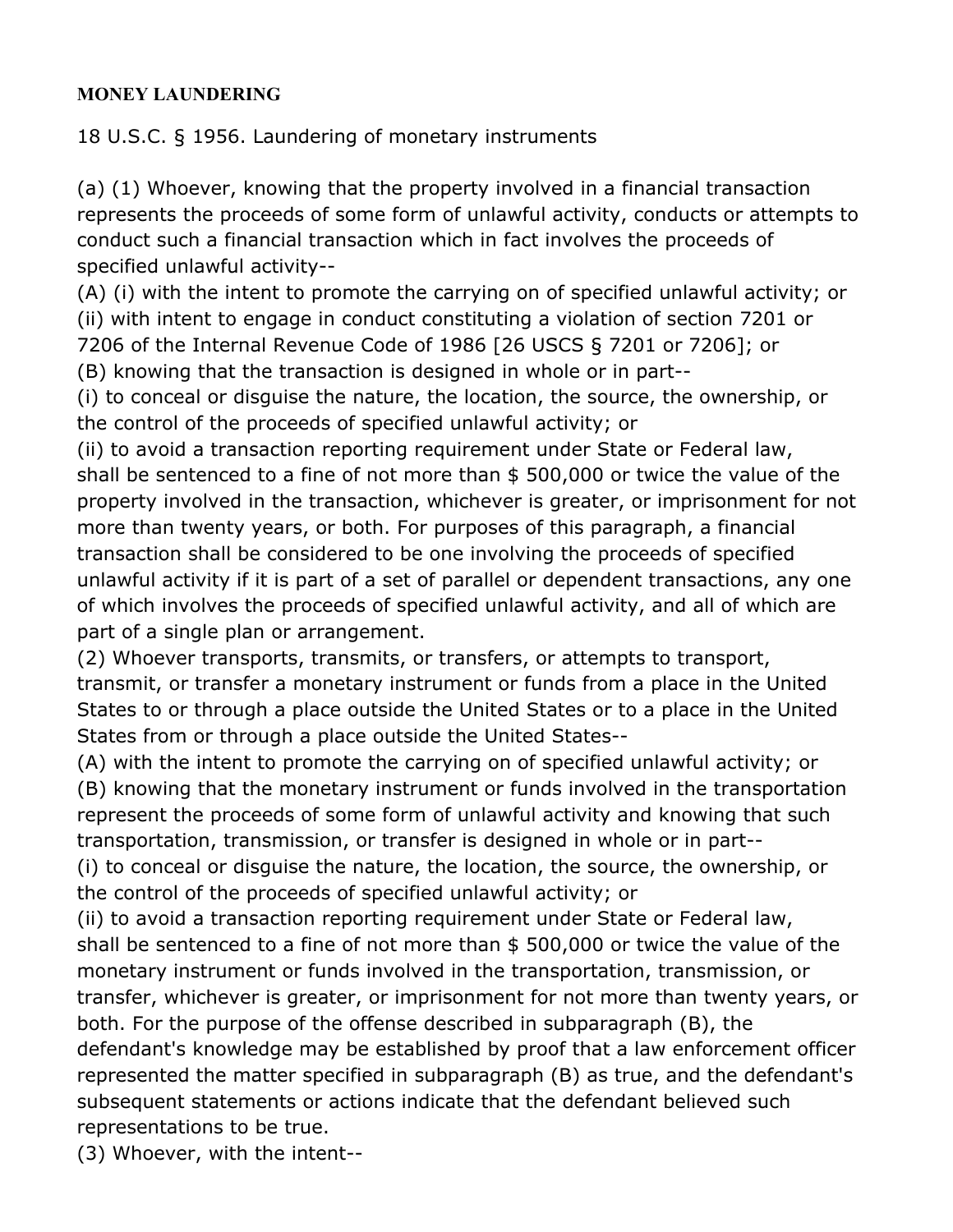(A) to promote the carrying on of specified unlawful activity;

(B) to conceal or disguise the nature, location, source, ownership, or control of property believed to be the proceeds of specified unlawful activity; or (C) to avoid a transaction reporting requirement under State or Federal law, conducts or attempts to conduct a financial transaction involving property represented to be the proceeds of specified unlawful activity, or property used to conduct or facilitate specified unlawful activity, shall be fined under this title or imprisoned for not more than 20 years, or both. For purposes of this paragraph and paragraph (2), the term "represented" means any representation made by a law enforcement officer or by another person at the direction of, or with the approval of, a Federal official authorized to investigate or prosecute violations of this section.

(b) Penalties.

(1) In general. Whoever conducts or attempts to conduct a transaction described in subsection (a)(1) or (a)(3), or section 1957 [18 USCS § 1957], or a transportation, transmission, or transfer described in subsection (a)(2), is liable to the United States for a civil penalty of not more than the greater of-- (A) the value of the property, funds, or monetary instruments involved in the transaction; or

(B) \$ 10,000.

(2) Jurisdiction over foreign persons. For purposes of adjudicating an action filed or enforcing a penalty ordered under this section, the district courts shall have jurisdiction over any foreign person, including any financial institution authorized under the laws of a foreign country, against whom the action is brought, if service of process upon the foreign person is made under the Federal Rules of Civil Procedure or the laws of the country in which the foreign person is found, and-- (A) the foreign person commits an offense under subsection (a) involving a financial transaction that occurs in whole or in part in the United States;

(B) the foreign person converts, to his or her own use, property in which the United States has an ownership interest by virtue of the entry of an order of forfeiture by a court of the United States; or

(C) the foreign person is a financial institution that maintains a bank account at a financial institution in the United States.

(3) Court authority over assets. A court may issue a pretrial restraining order or take any other action necessary to ensure that any bank account or other property held by the defendant in the United States is available to satisfy a judgment under this section.

(4) Federal receiver.

(A) In general. A court may appoint a Federal Receiver, in accordance with subparagraph (B) of this paragraph, to collect, marshal, and take custody, control, and possession of all assets of the defendant, wherever located, to satisfy a civil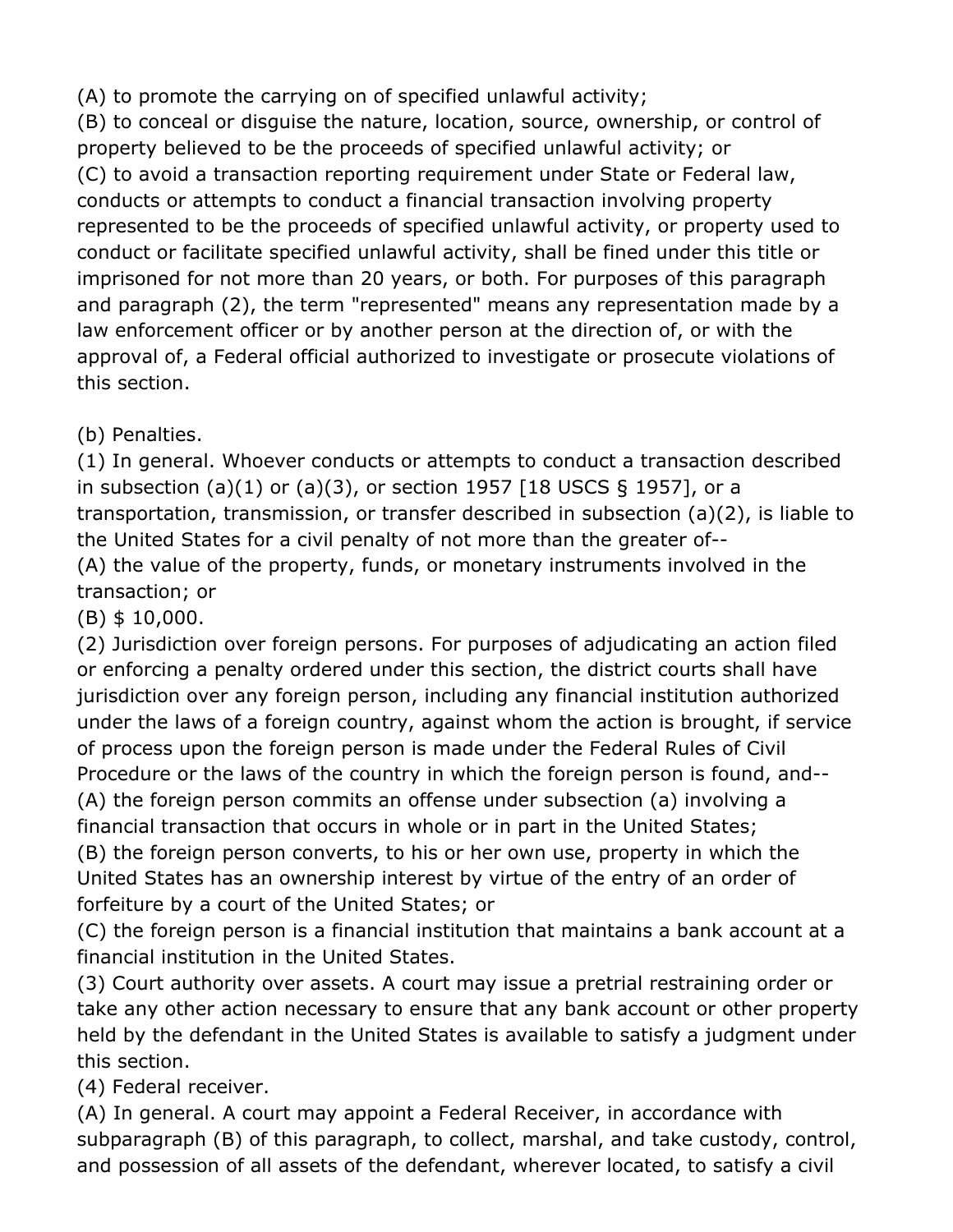judgment under this subsection, a forfeiture judgment under section 981 or 982 [18 USCS § 981 or 982], or a criminal sentence under section 1957 [18 USCS § 1957] or subsection (a) of this section, including an order of restitution to any victim of a specified unlawful activity.

(B) Appointment and authority. A Federal Receiver described in subparagraph (A)- -

(i) may be appointed upon application of a Federal prosecutor or a Federal or State regulator, by the court having jurisdiction over the defendant in the case; (ii) shall be an officer of the court, and the powers of the Federal Receiver shall include the powers set out in section 754 of title 28, United States Code; and (iii) shall have standing equivalent to that of a Federal prosecutor for the purpose of submitting requests to obtain information regarding the assets of the defendant--

(I) from the Financial Crimes Enforcement Network of the Department of the Treasury; or

(II) from a foreign country pursuant to a mutual legal assistance treaty, multilateral agreement, or other arrangement for international law enforcement assistance, provided that such requests are in accordance with the policies and procedures of the Attorney General.

(c) As used in this section--

(1) the term "knowing that the property involved in a financial transaction represents the proceeds of some form of unlawful activity" means that the person knew the property involved in the transaction represented proceeds from some form, though not necessarily which form, of activity that constitutes a felony under State, Federal, or foreign law, regardless of whether or not such activity is specified in paragraph (7);

(2) the term "conducts" includes initiating, concluding, or participating in initiating, or concluding a transaction;

(3) the term "transaction" includes a purchase, sale, loan, pledge, gift, transfer, delivery, or other disposition, and with respect to a financial institution includes a deposit, withdrawal, transfer between accounts, exchange of currency, loan, extension of credit, purchase or sale of any stock, bond, certificate of deposit, or other monetary instrument, use of a safe deposit box, or any other payment, transfer, or delivery by, through, or to a financial institution, by whatever means effected;

(4) the term "financial transaction" means (A) a transaction which in any way or degree affects interstate or foreign commerce (i) involving the movement of funds by wire or other means or (ii) involving one or more monetary instruments, or (iii) involving the transfer of title to any real property, vehicle, vessel, or aircraft, or (B) a transaction involving the use of a financial institution which is engaged in, or the activities of which affect, interstate or foreign commerce in any way or degree;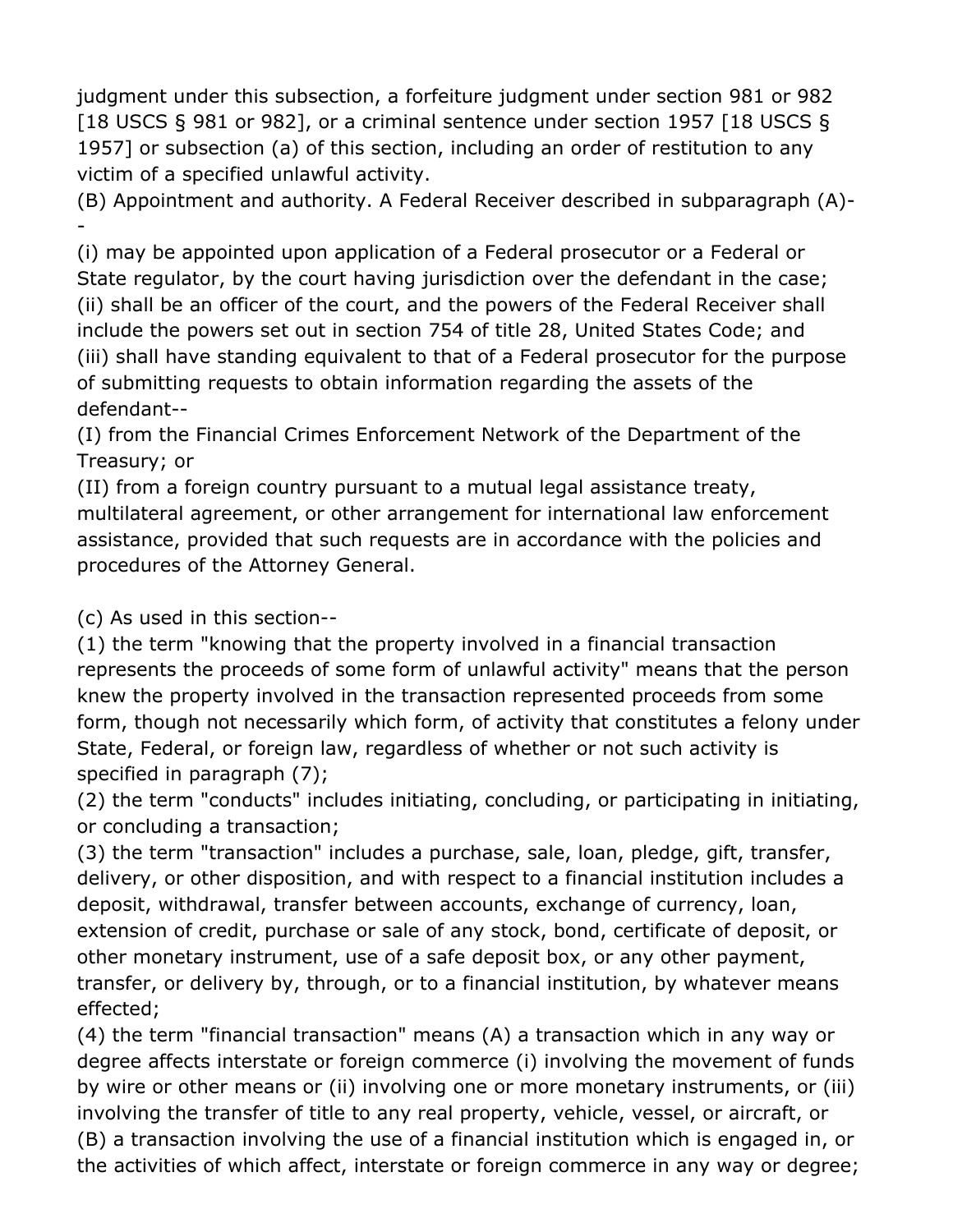(5) the term "monetary instruments" means (i) coin or currency of the United States or of any other country, travelers' checks, personal checks, bank checks, and money orders, or (ii) investment securities or negotiable instruments, in bearer form or otherwise in such form that title thereto passes upon delivery; (6) the term "financial institution" includes--

(A) any financial institution, as defined in section 5312(a)(2) of title 31, United States Code, or the regulations promulgated thereunder; and

(B) any foreign bank, as defined in section 1 of the International Banking Act of 1978 (12 U.S.C. 3101);

(7) the term "specified unlawful activity" means--

(A) any act or activity constituting an offense listed in section 1961(1) of this title [18 USCS § 1961(1)] except an act which is indictable under subchapter II of chapter 53 of title 31 [31 USCS §§ 5311 et seq.];

(B) with respect to a financial transaction occurring in whole or in part in the United States, an offense against a foreign nation involving--

(i) the manufacture, importation, sale, or distribution of a controlled substance (as such term is defined for the purposes of the Controlled Substances Act);

(ii) murder, kidnapping, robbery, extortion, destruction of property by means of explosive or fire, or a crime of violence (as defined in section 16 [18 USCS § 16]); (iii) fraud, or any scheme or attempt to defraud, by or against a foreign bank (as defined in paragraph 7 of section 1(b) of the International Banking Act of 1978 [12 USCS § 3101(7)])[)];

(iv) bribery of a public official, or the misappropriation, theft, or embezzlement of public funds by or for the benefit of a public official;

(v) smuggling or export control violations involving--

(I) an item controlled on the United States Munitions List established under section 38 of the Arms Export Control Act (22 U.S.C. 2778); or

(II) an item controlled under regulations under the Export Administration Regulations (15 C.F.R. Parts 730-774);

(vi) an offense with respect to which the United States would be obligated by a multilateral treaty, either to extradite the alleged offender or to submit the case for prosecution, if the offender were found within the territory of the United States; or

(vii) trafficking in persons, selling or buying of children, sexual exploitation of children, or transporting, recruiting or harboring a person, including a child, for commercial sex acts;

(C) any act or acts constituting a continuing criminal enterprise, as that term is defined in section 408 of the Controlled Substances Act (21 U.S.C. 848);

(D) an offense under section 32 [18 USCS § 32] (relating to the destruction of aircraft), section 37 [18 USCS § 37] (relating to violence at international airports), section 115 [18 USCS § 115] (relating to influencing, impeding, or retaliating against a Federal official by threatening or injuring a family member), section 152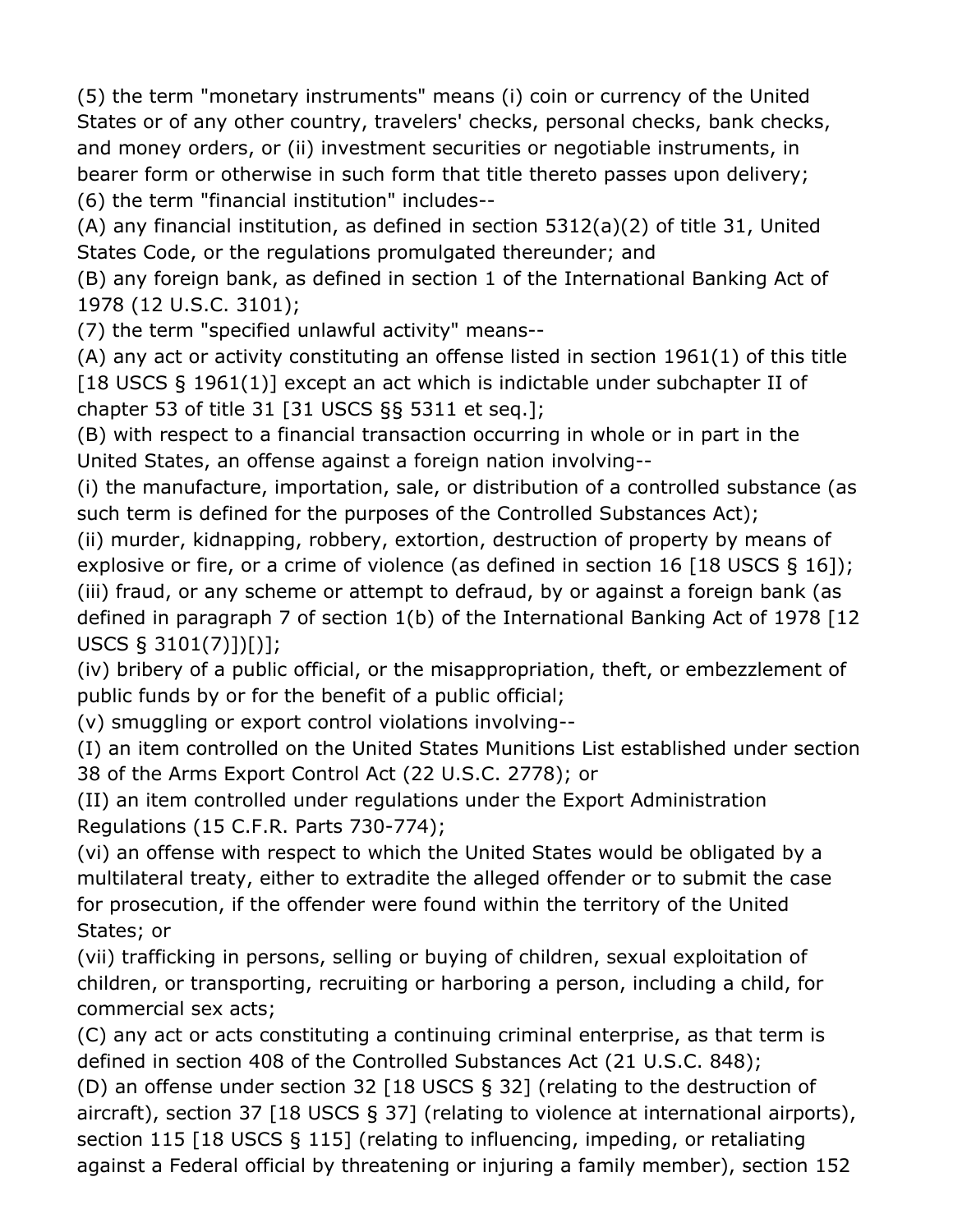[18 USCS § 152] (relating to concealment of assets; false oaths and claims; bribery), section 175c [18 USCS § 175c] (relating to the variola virus), section 215 [18 USCS § 215] (relating to commissions or gifts for procuring loans), section 351 [18 USCS § 351] (relating to congressional or Cabinet officer assassination), any of sections 500 through 503 [18 USCS §§ 500 through 503] (relating to certain counterfeiting offenses), section 513 [18 USCS § 513] (relating to securities of States and private entities), section 541 [18 USCS § 541] (relating to goods falsely classified), section 542 [18 USCS § 542] (relating to entry of goods by means of false statements), section 545 [18 USCS § 545] (relating to smuggling goods into the United States), section 549 [18 USCS § 549] (relating to removing goods from Customs custody), section 554 [18 USCS § 554] (relating to smuggling goods from the United States), section 641 [18 USCS § 641] (relating to public money, property, or records), section 656 [18 USCS § 656] (relating to theft, embezzlement, or misapplication by bank officer or employee), section 657 [18 USCS § 657] (relating to lending, credit, and insurance institutions), section 658 [18 USCS § 658] (relating to property mortgaged or pledged to farm credit agencies), section 666 [18 USCS § 666] (relating to theft or bribery concerning programs receiving Federal funds), section 793, 794, or 798 [18 USCS § 793, 794, or 798] (relating to espionage), section 831 [18 USCS § 831] (relating to prohibited transactions involving nuclear materials), section 844 (f) or (i) [18 USCS § 844(f) or (i)] (relating to destruction by explosives or fire of Government property or property affecting interstate or foreign commerce), section 875 [18 USCS § 875] (relating to interstate communications), section 922(1) [18 USCS § 922(1)] (relating to the unlawful importation of firearms), section 924(n) [18 USCS § 924(n)] (relating to firearms trafficking), section 956 [18 USCS § 956] (relating to conspiracy to kill, kidnap, maim, or injure certain property in a foreign country), section 1005 [18 USCS § 1005] (relating to fraudulent bank entries), [section] 1006 [18 USCS § 1006] (relating to fraudulent Federal credit institution entries), [section] 1007 [18 USCS § 1007] (relating to Federal Deposit Insurance transactions), [section] 1014 [18 USCS § 1014] (relating to fraudulent loan or credit applications), section 1030 [18 USCS § 1030] (relating to computer fraud and abuse), [section] 1032 [18 USCS § 1032] (relating to concealment of assets from conservator, receiver, or liquidating agent of financial institution), section 1111 (relating to murder), section 1114 [18 USCS § 1114] (relating to murder of United States law enforcement officials), section 1116 [18 USCS § 1116] (relating to murder of foreign officials, official guests, or internationally protected persons), section 1201 [18 USCS § 1201] (relating to kidnaping), section 1203 [18 USCS § 1202] (relating to hostage taking), section 1361 [18 USCS § 1361] (relating to willful injury of Government property), section 1363 [18 USCS § 1363] (relating to destruction of property within the special maritime and territorial jurisdiction), section 1708 [18 USCS § 1708] (theft from the mail), section 1751 [18 USCS § 1751] (relating to Presidential assassination), section 2113 or 2114 [18 USCS §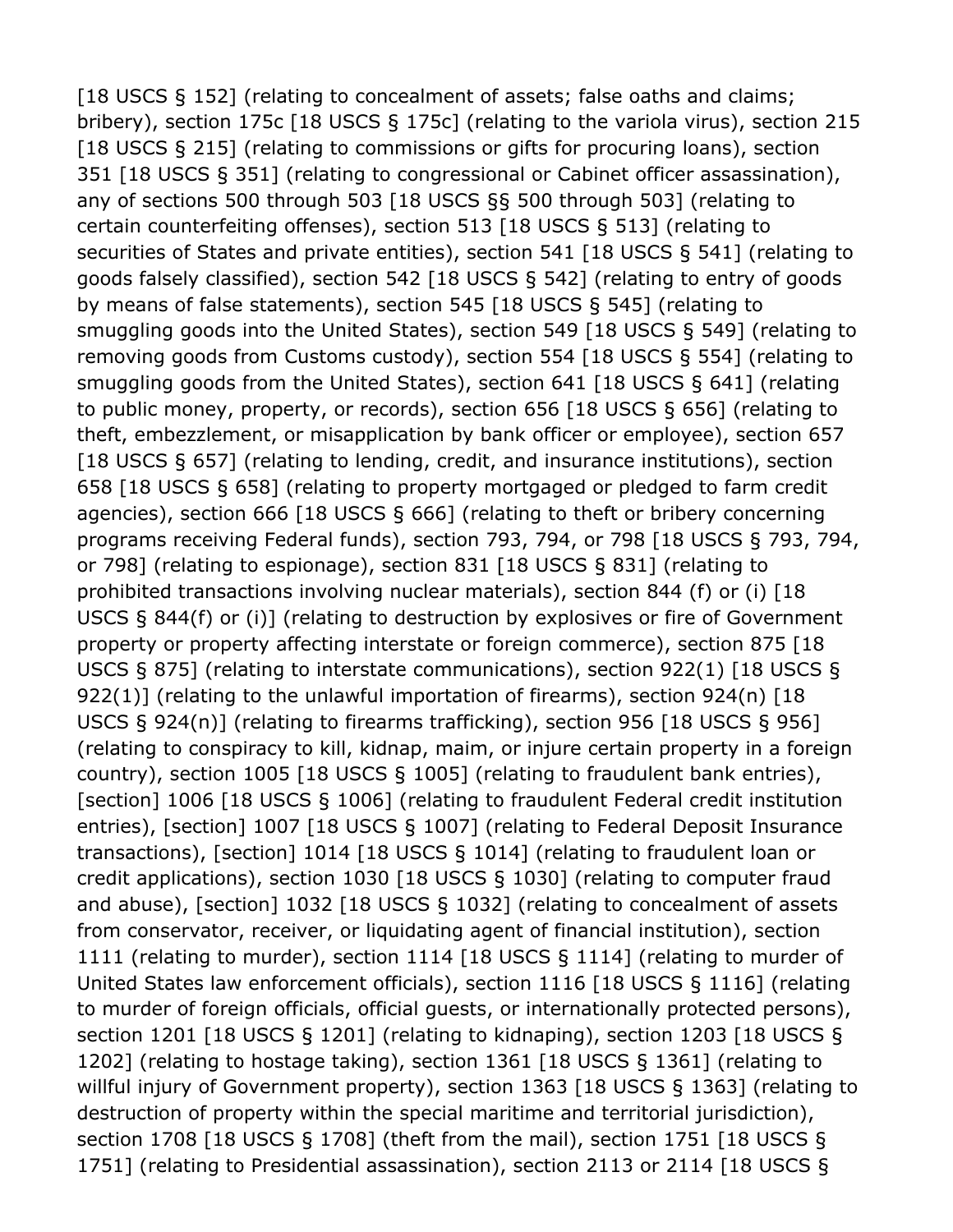2113 or 2114] (relating to bank and postal robbery and theft), section 2252A [18 USCS § 2252A] (relating to child pornography) where the child pornography contains a visual depiction of an actual minor engaging in sexually explicit conduct, section 2260 [18 USCS § 2260] (production of certain child pornography for importation into the United States), section 2280 [18 USCS § 2280] (relating to violence against maritime navigation), section 2281 [18 USCS § 2281] (relating to violence against maritime fixed platforms), section 2319 [18 USCS § 2319] (relating to copyright infringement), section 2320 [18 USCS § 2320] (relating to trafficking in counterfeit goods and services), section 2332 [18 USCS § 2332] (relating to terrorist acts abroad against United States nationals), section 2332a [18 USCS § 2332a] (relating to use of weapons of mass destruction), section 2332b [18 USCS § 2332b] (relating to international terrorist acts transcending national boundaries), section 2332g (relating to missile systems designed to destroy aircraft), section 2332h (relating to radiological dispersal devices), section 2339A or 2339B [18 USCS § 2339A or 2339B] (relating to providing material support to terrorists), section 2339C [18 USCS § 2339C] (relating to financing of terrorism), or section 2339D [18 USCS § 2339D] (relating to receiving militarytype training from a foreign terrorist organization) of this title, section 46502 of title 49, United States Code, a felony violation of the Chemical Diversion and Trafficking Act of 1988 (relating to precursor and essential chemicals), section 590 of the Tariff Act of 1930 (19 U.S.C. 1590) (relating to aviation smuggling), section 422 of the Controlled Substances Act [21 USCS § 863] (relating to transportation of drug paraphernalia), section 38(c) (relating to criminal violations) of the Arms Export Control Act [22 USCS § 2778(c)], section 11 (relating to violations) of the Export Administration Act of 1979 [50 USCS Appx. § 2410], section 206 (relating to penalties) of the International Emergency Economic Powers Act [50 USCS § 1705], section 16 (relating to offenses and punishment) of the Trading with the Enemy Act [50 USCS Appx § 16], any felony violation of section 15 of the Food and Nutrition Act of 2008 [7 USCS § 2024] (relating to supplemental nutrition assistance program benefits fraud) involving a quantity of benefits having a value of not less than \$ 5,000, any violation of section 543(a)(1) of the Housing Act of 1949 [42 USCS § 1490s(a)(1)] (relating to equity skimming), any felony violation of the Foreign Agents Registration Act of 1938 [22 USCS §§ 611 et seq.], any felony violation of the Foreign Corrupt Practices Act, or section 92 of the Atomic Energy Act of 1954 (42 U.S.C. 2122) (relating to prohibitions governing atomic weapons)[;]

(E) Environmental Crimes. a felony violation of the Federal Water Pollution Control Act (33 U.S.C. 1251 et seq.), the Ocean Dumping Act (33 U.S.C. 1401 et seq.), the Act to Prevent Pollution from Ships (33 U.S.C. 1901 et seq.), the Safe Drinking Water Act (42 U.S.C. 300f et seq.), or the Resources Conservation and Recovery Act (42 U.S.C. 6901 et seq.); or

(F) any act or activity constituting an offense involving a Federal health care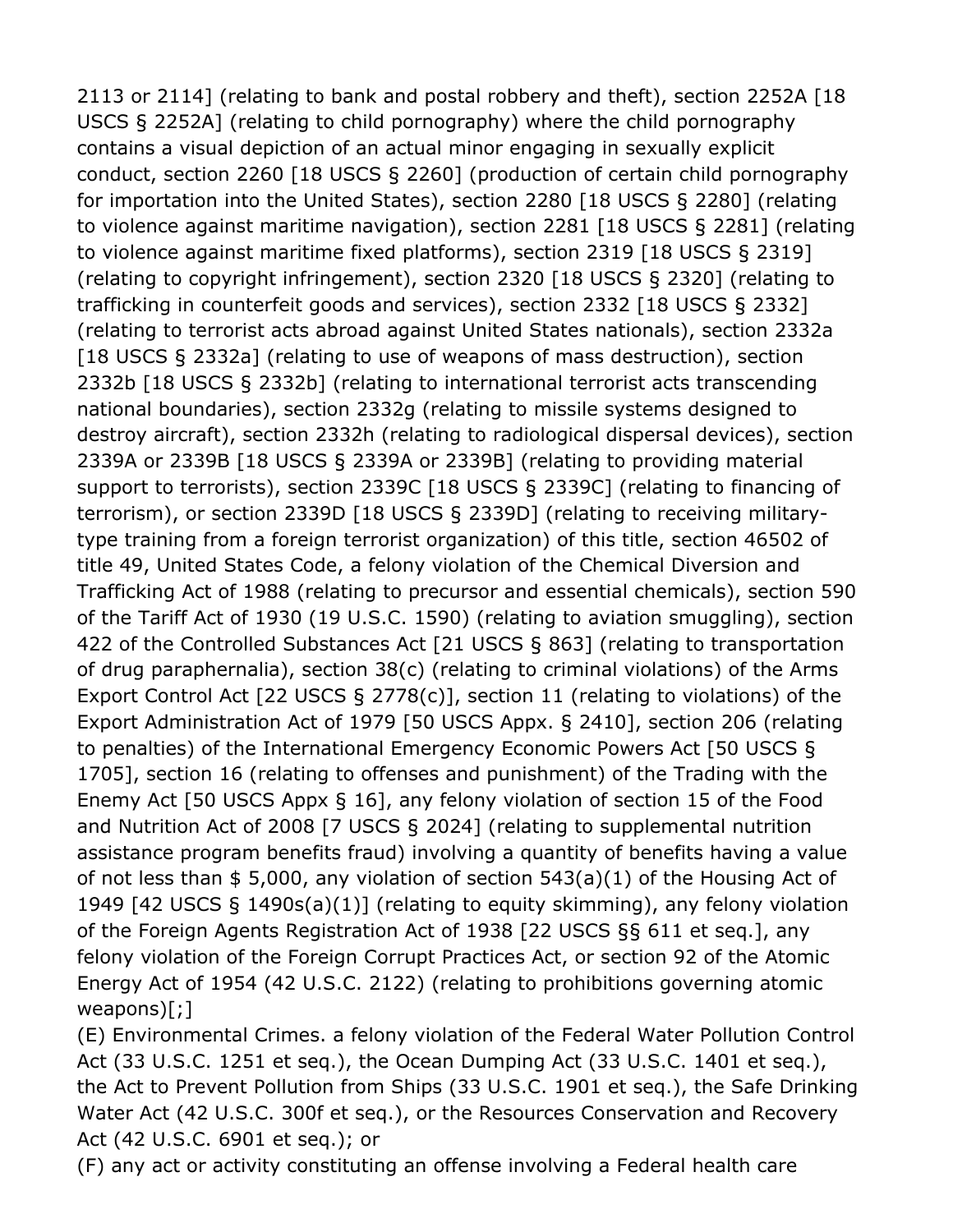offense;

(8) the term "State" includes a State of the United States, the District of Columbia, and any commonwealth, territory, or possession of the United States; and (9) the term "proceeds" means any property derived from or obtained or retained, directly or indirectly, through some form of unlawful activity, including the gross receipts of such activity.

(d) Nothing in this section shall supersede any provision of Federal, State, or other law imposing criminal penalties or affording civil remedies in addition to those provided for in this section.

(e) Violations of this section may be investigated by such components of the Department of Justice as the Attorney General may direct, and by such components of the Department of the Treasury as the Secretary of the Treasury may direct, as appropriate, and, with respect to offenses over which the Department of Homeland Security has jurisdiction, by such components of the Department of Homeland Security as the Secretary of Homeland Security may direct, and, with respect to offenses over which the United States Postal Service has jurisdiction, by the Postal Service. Such authority of the Secretary of the Treasury, the Secretary of Homeland Security, and the Postal Service shall be exercised in accordance with an agreement which shall be entered into by the Secretary of the Treasury, the Secretary of Homeland Security, the Postal Service, and the Attorney General. Violations of this section involving offenses described in paragraph (c)(7)(E) may be investigated by such components of the Department of Justice as the Attorney General may direct, and the National Enforcement Investigations Center of the Environmental Protection Agency.

(f) There is extraterritorial jurisdiction over the conduct prohibited by this section if--

(1) the conduct is by a United States citizen or, in the case of a non-United States citizen, the conduct occurs in part in the United States; and

(2) the transaction or series of related transactions involves funds or monetary instruments of a value exceeding \$ 10,000.

(g) Notice of conviction of financial institutions. If any financial institution or any officer, director, or employee of any financial institution has been found guilty of an offense under this section, section 1957 or 1960 of this title [18 USCS § 1957 or 1960], or section 5322 or 5324 of title 31, the Attorney General shall provide written notice of such fact to the appropriate regulatory agency for the financial institution.

(h) Any person who conspires to commit any offense defined in this section or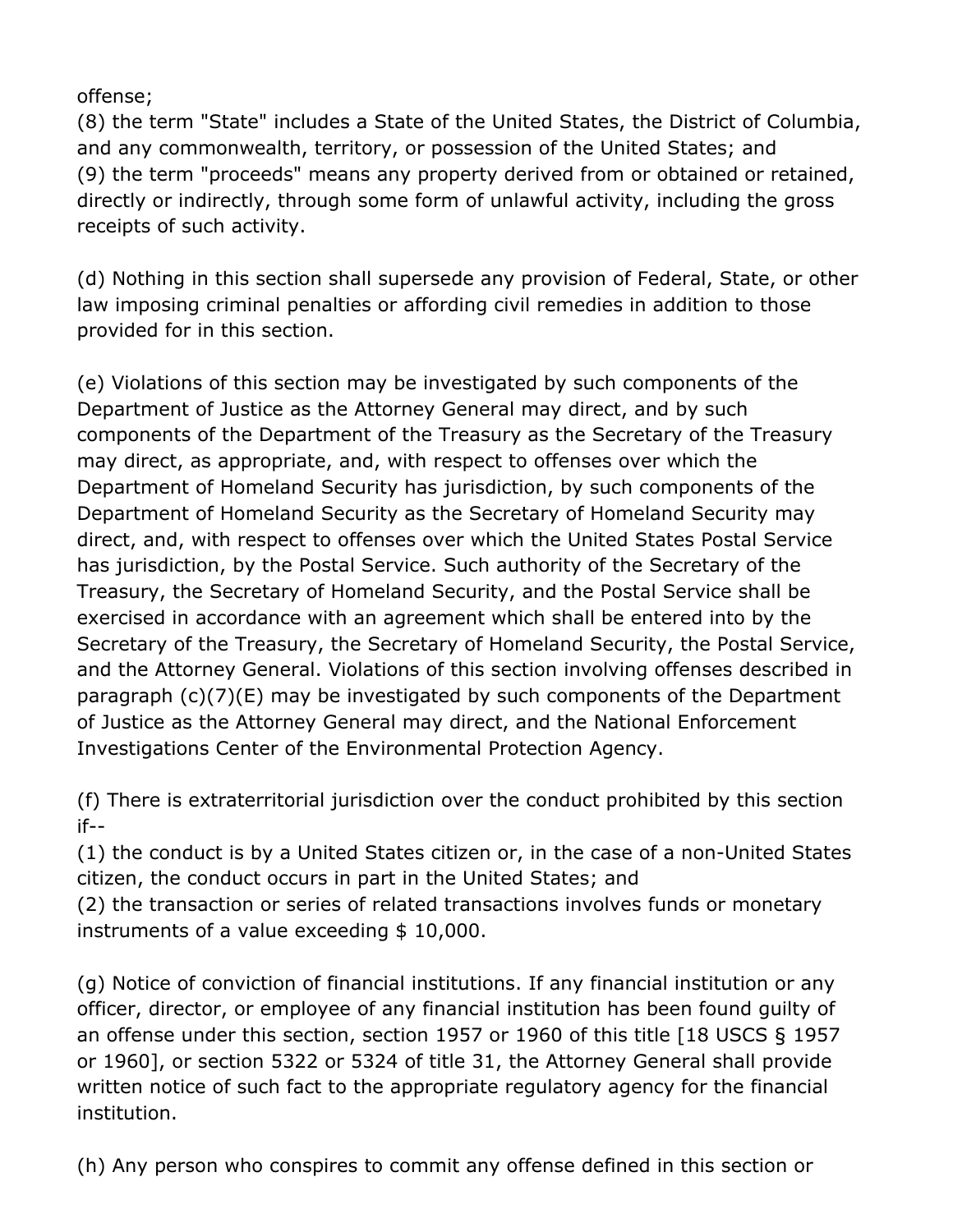section 1957 [18 USCS § 1957] shall be subject to the same penalties as those prescribed for the offense the commission of which was the object of the conspiracy.

(i) Venue.

(1) Except as provided in paragraph (2), a prosecution for an offense under this section or section 1957 [18 USCS § 1957] may be brought in--

(A) any district in which the financial or monetary transaction is conducted; or (B) any district where a prosecution for the underlying specified unlawful activity could be brought, if the defendant participated in the transfer of the proceeds of the specified unlawful activity from that district to the district where the financial or monetary transaction is conducted.

(2) A prosecution for an attempt or conspiracy offense under this section or section 1957 [18 USCS § 1957] may be brought in the district where venue would lie for the completed offense under paragraph (1), or in any other district where an act in furtherance of the attempt or conspiracy took place.

(3) For purposes of this section, a transfer of funds from 1 place to another, by wire or any other means, shall constitute a single, continuing transaction. Any person who conducts (as that term is defined in subsection (c)(2)) any portion of the transaction may be charged in any district in which the transaction takes place.

18 U.S.C. § 1957. Engaging in monetary transactions in property derived from specified unlawful activity

(a) Whoever, in any of the circumstances set forth in subsection (d), knowingly engages or attempts to engage in a monetary transaction in criminally derived property that is of a value greater than \$ 10,000 and is derived from specified unlawful activity, shall be punished as provided in subsection (b).

(b) (1) Except as provided in paragraph (2), the punishment for an offense under this section is a fine under title 18, United States Code, or imprisonment for not more than ten years or both.

(2) The court may impose an alternate fine to that imposable under paragraph (1) of not more than twice the amount of the criminally derived property involved in the transaction.

(c) In a prosecution for an offense under this section, the Government is not required to prove the defendant knew that the offense from which the criminally derived property was derived was specified unlawful activity.